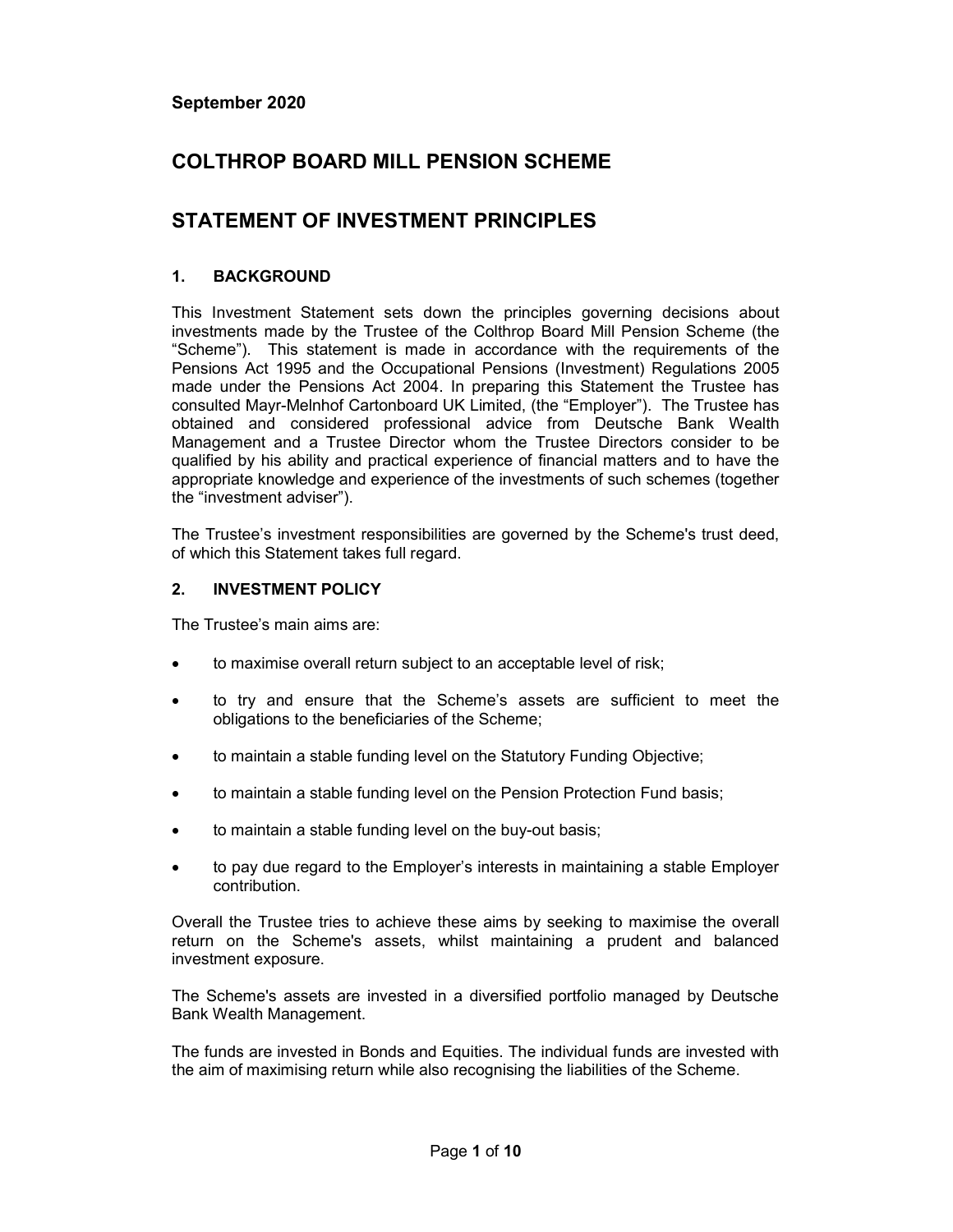| <b>Asset Class</b> | Weighting | <b>Control Range</b> |
|--------------------|-----------|----------------------|
| Equities           | 35%       | 30%-40%              |
| <b>Bonds</b>       | 65%       | 60%-70%              |
| Cash               | $0.0\%$   | $0\% - 10\%$         |

The required distribution of assets across the asset classes has been set as:

The Trustee may, from time to time, decide to invest the assets of the Scheme outside of the control ranges shown above, for short-term tactical reasons.

#### Limitations

The following limitations shall apply:

- Investment in a single investment shall not exceed 2% of the value of the portfolio;
- Total investment in a single entity shall not exceed 4% of the value of the portfolio.

A single investment is defined as the exposure to a single bond of a fixed maturity and coupon or a direct equity holding.

The entity limitation should be considered as the total economic exposure to a single company comprised of both bond and equity holdings.

Whilst the limitations apply strictly to direct holdings in the portfolio, the investment manager should also be aware of exposure to an entity gained through collective investments, although it is recognised that the investment manager has no control over the investment decisions of third party fund managers nor their communication of changes made.

Investments in any of the following assets require prior approval by the Trustee Board:

- UK Gilts
- Sovereign bonds or anything similar in appearance
- Foreign currency investments (other than GBP).

Investment in the following assets is prohibited:

- Private Equity
- Alternative investments and hedge funds

The proportion of the total assets in each asset class will be monitored and rebalanced at the discretion of Deutsche Bank Wealth Management within the guidelines set by the Trustee. Deutsche Bank Wealth Management has the freedom to invest up to 100% of the assets in cash for short term tactical reasons.

The Trustee will also take regular advice to assess the suitability of any changes to the asset allocation distribution.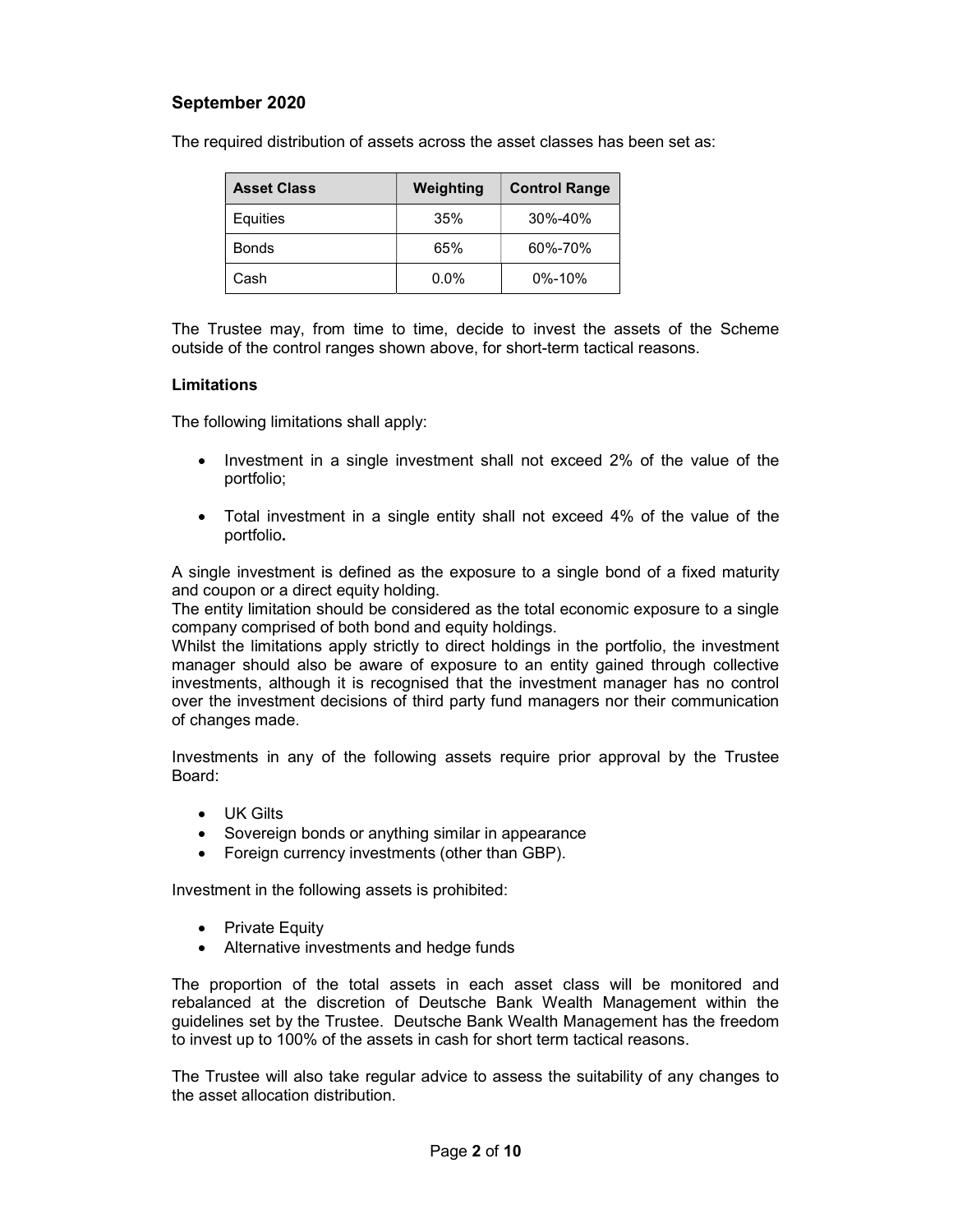A small working balance is retained in the Trustee's bank account to meet day to day cash flows.

The Trustee does not hold any employer related investments, as defined under section 40 of the Pensions Act 1995. It does not intend to hold any employer related investments in the future.

The Trustee has appointed Deutsche Bank Wealth Management to administer, on its behalf, the assets of the Scheme. Deutsche Bank Wealth Management is an authorised investment management company and, as such, is regulated by the Financial Services Authority (FSA). The Trustee's contract with Deutsche Bank Wealth Management is evidenced by a formal investment management agreement ("the Agreement"). The Agreement provides important protections for the Scheme itself and for the Trustee. It also sets out the terms on which the assets are managed, the investment briefs, guidelines and restrictions under which the investment manager works.

In achieving the above aims, a target for investment returns will be agreed for each of the main asset classes with Deutsche Bank Wealth Management, as follows:

| <b>Asset Class</b>       | <b>Benchmark</b>                                            |  |
|--------------------------|-------------------------------------------------------------|--|
| <b>UK Equities</b>       | FTSE All Share Index                                        |  |
| <b>Overseas Equities</b> | FTSE Whole of Europe ex. UK Index                           |  |
| Corporate Bonds          | Merrill Lynch Sterling non-Gilt Index                       |  |
| UK Gilts                 | FTSE Actuaries Govt Securities UK Gilts All<br>Stocks Index |  |

The investment policy is subject to review at each actuarial valuation or in the event of significant changes to the balance of liabilities of the Scheme.

#### 3. THE TRUSTEE'S POLICY WITH REGARD TO RISK

The Trustee's policy with regard to risk and how risk is managed is set out in the Appendix.

#### 4. BUYING AND SELLING INVESTMENTS

The responsibility for buying and selling the investments has been delegated to Deutsche Bank Wealth Management. The day to day activities of Deutsche Bank Wealth Management are governed by the Agreement which will be reviewed from time to time to ensure that the guidelines, restrictions and operating instructions remain appropriate.

#### 5. THE TRUSTEE'S POLICY WITH REGARD TO SOCIAL, ENVIRONMENTAL AND ETHICAL CONSIDERATIONS, VOTING RIGHTS AND CORPORATE GOVERNANCE.

#### Investment Beliefs

The investment beliefs stated below have been developed by the Trustee and are reflected in the Scheme's investment strategy.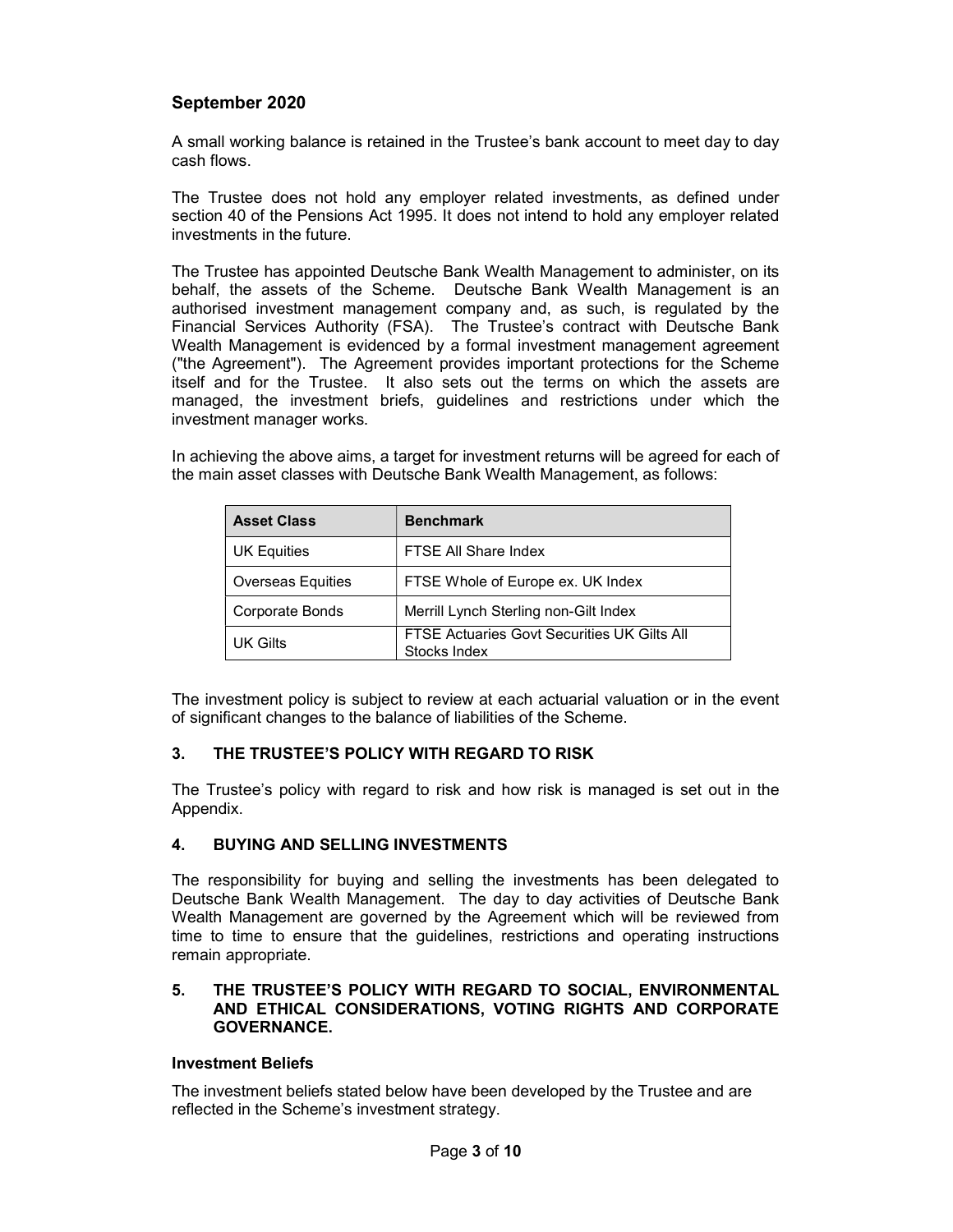#### Appropriate Time Horizon

In determining investment objectives and a suitable investment strategy for the Scheme, the Trustee takes into account an appropriate time horizon. The appropriate time horizon will be reviewed periodically noting the inherent uncertainties in the length of time that benefits are expected to be paid from the Scheme.

#### Use of Pooled Funds

Deutsche Bank Wealth Management may utilise pooled funds managed by third parties. The appointment of such funds is delegated to Deutsche Bank Wealth Management .

#### Use of Active Management

Active management has the potential to add value either through offering the prospect of enhanced returns or through the control of volatility. In addition, it is recognised that active management may help to mitigate the financial impact of Environmental, Social and Governance (ESG) risks.

The Trustee will periodically consider whether the higher fees associated with active management are justified.

#### ESG

The Trustee believes that ESG factors may have a material impact on investment risk and return outcomes, and that good stewardship can create and preserve value for companies and markets as a whole. The Trustee also recognises that long-term sustainability issues, particularly climate change, present risks and opportunities that may apply over the appropriate time horizon.

Assessment of how ESG risks are mitigated will be one of the factors considered by the Trustee when selecting and monitoring investment managers.

#### Non-financial matters and Investment Strategy

The Trustee does not take account of non-financial matters when determining the Scheme's investment strategy.

#### Investment Manager Selection

The Trustee delegates the day to day management of the assets, including selection, retention and realisation, to professional investment managers.

When considering the suitability of an investment manager, the Trustee (in conjunction with its investment adviser), will take account of all matters which are deemed to be financially material. In particular, the Trustee will, when selecting an investment manager:

• ensure that the investment manager has the appropriate knowledge and experience;

- ensure that the investment manager's mandate is appropriate; and
- consider the investment manager's approach to ESG matters.

When selecting investment managers, the Trustee may also take into account matters which are not financially material such as the investment manager's administrative capabilities and the liquidity of the investments.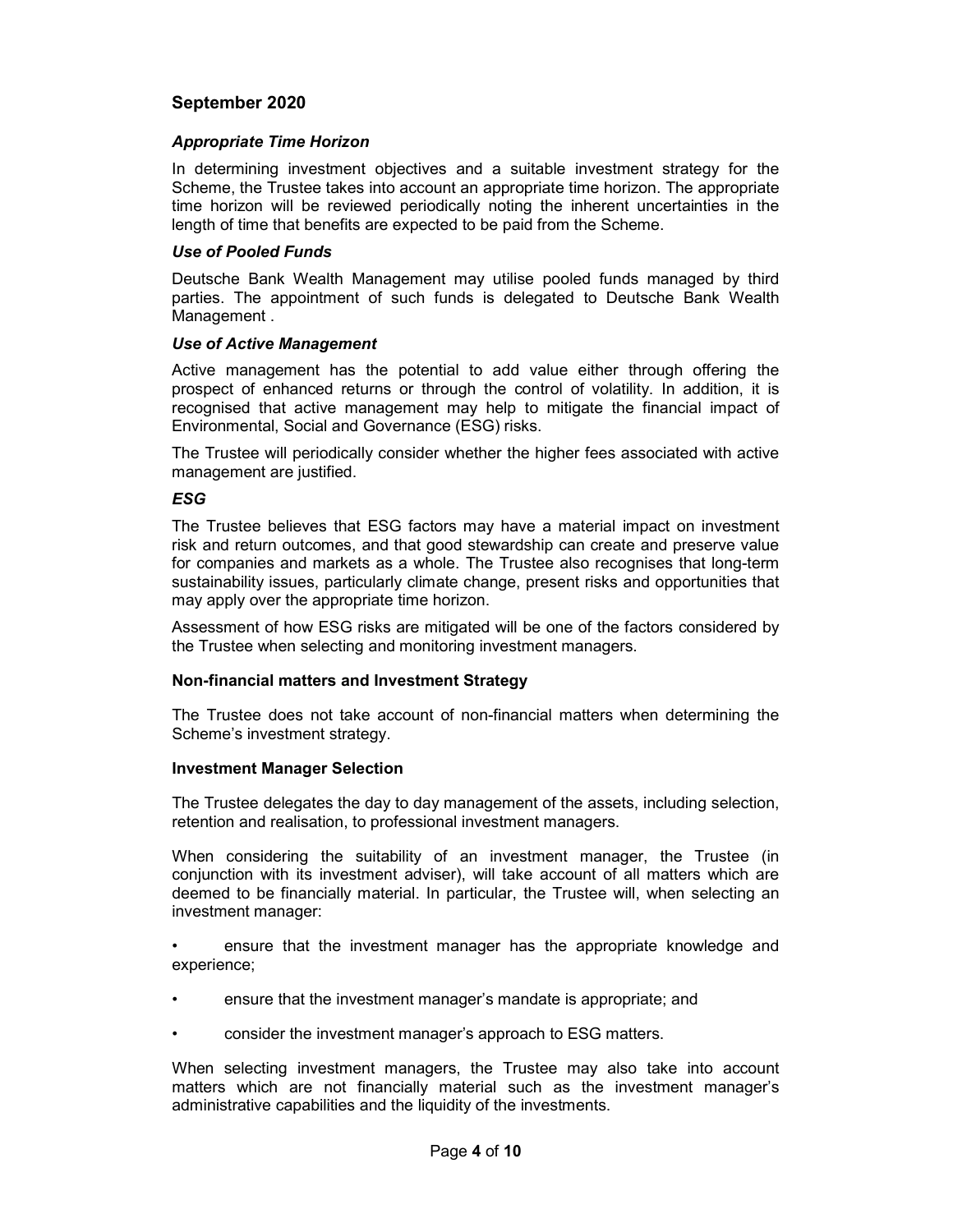#### Members' Views

The Trustee recognises that it is likely that members and beneficiaries will hold a broad range of views on ESG and other non-financial matters. Whilst the Trustee will seek to avoid investing in a way that is likely to be strongly opposed by those individuals, the Trustee does not directly take such views into account when determining the Scheme's investment strategy.

The Trustee believes that its duty to members and beneficiaries will be best served by ensuring that all benefits can be paid as they fall due and the Trustee's Investment Policy is designed to ensure this duty is achieved.

#### ESG Risks & Corporate Engagement

Where the Trustee invests in pooled investment vehicles, it is accepted that the extent to which corporate governance, socially responsible practices and ethical behaviour are used in the selection of suitable investments will be determined by the investment managers' own policies on these matters.

Similarly, it is accepted that ongoing engagement with companies in which investments are made (including the exercise of voting rights) will also be determined by the investment managers' own policies. When considering the suitability of investment managers, the Trustee (in conjunction with its investment adviser) will take account of any particular characteristics of that manager's engagement policy that are deemed to be financially material.

The Trustee recognises that the membership might wish the Trustee to engage with the companies in which the Scheme invests with the objective of improving corporate behaviour to benefit the environment and society.

However, the Scheme's share holdings are invested in pooled funds and, as noted above, the Trustee therefore relies on the investment managers of these funds to carry out such engagement. The Trustee recognises that the various investment managers' engagement policies are likely to be focussed on maximising financial returns and minimising financial risks rather than targeting an environmental or societal benefit.

The Trustee (in conjunction with its investment adviser) has considered the likely impact of the financially material ESG risks associated with all of the Scheme's investments and has assessed the mitigation of such risks implemented by each of the investment managers. In making this assessment, the Trustee recognises that, the extent to which ESG factors will be used in the selection of suitable underlying investments will be determined by the investment managers' own policies on such matters.

In the event that ESG policies and practices are considered to be unsuitable, the Trustee will replace the investment manager in question. In respect of pooled funds selected by Deutsche Bank Wealth Management, the Trustee expects Deutsche Bank Wealth Management to replace the funds if it deems the ESG policies and practices to be unsuitable.

#### **Monitoring**

The Trustee regularly reviews the Scheme's investments for all matters considered to be financially material over the future period for which benefits are expected to be paid from the Scheme. This includes reviewing that the assets continue to be managed in accordance with each manager's mandate and that the choice of managers remains appropriate.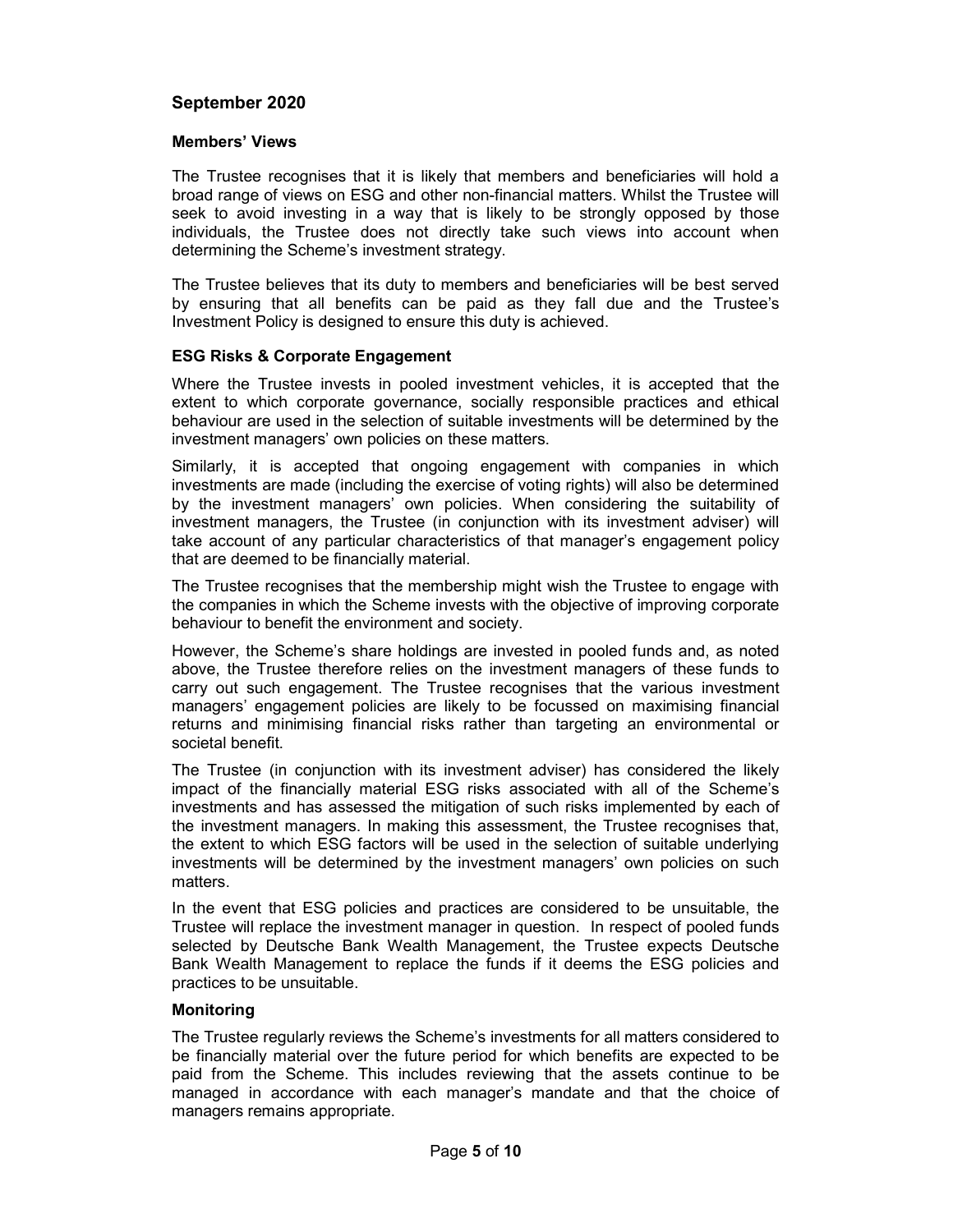Furthermore, the Trustee regularly monitors the position of the investment managers with regards to ESG matters.

### 6. INVESTMENT MANAGER ARRANGEMENTS

As the Scheme's assets are held in pooled funds, the Trustee has limited influence over the investment managers' investment decisions. In practice, investment managers cannot fully align their strategy and decisions to the (potentially conflicting) policies of all their pooled fund investors in relation to strategy, long-term performance of debt/equity issuers, engagement and portfolio turnover.

It is therefore the Trustee's responsibility to ensure that the approaches adopted by investment managers are consistent with the Trustee's policies before any new appointment, and to monitor and to consider terminating any existing arrangements that appear to be investing contrary to those policies.

The Trustee expects investment managers, where appropriate, to make decisions based on assessments of the longer term financial and non-financial performance of debt/equity issuers, and to engage with issuers to improve their performance. The Trustee assesses this when selecting and monitoring managers.

The Trustee's policy on selecting, monitoring, evaluating and (where necessary) terminating these arrangements is set out in further detail below.

#### Compatibility of Pooled Funds with the Trustee's Investment Strategy

When selecting a pooled fund, the Trustee considers various factors, including:

- the assets that will be held within that fund and whether the asset allocation of the fund is expected to change over time;
- the risks associated with the fund along with the return that is expected;
- the fund's objective (as stated by the fund's investment manager) and whether the objective is consistent with the performance that the Trustee expects from that fund;
- the fund's fee structure to ensure that this is reasonable and that it does not provide an incentive for the investment manager to manage the fund in a way that differs from the expectations of the Trustee;
- how frequently underlying investments within the fund are expected to be traded by the investment manager;
- how financially material considerations (including ESG factors) over the appropriate time horizon are taken into account by the investment manager;
- the investment manager's policy in relation to the exercise of the rights (including voting rights) attaching to the investments held within the pooled fund; and
- the investment manager's policy in relation to undertaking engagement activities in respect of the investments held within the pooled fund\*.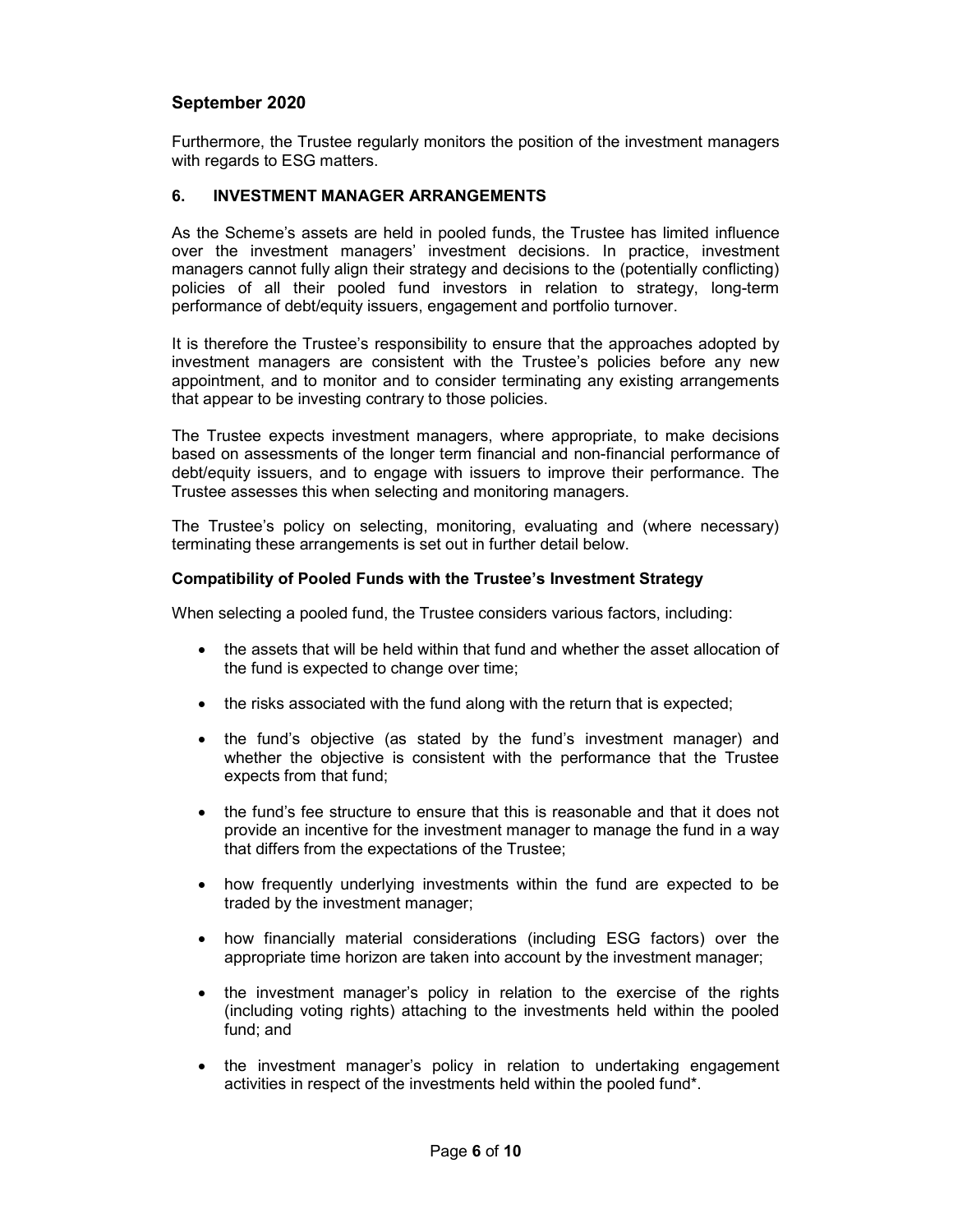\*This includes engaging with an issuer of debt or equity regarding matters including (but not limited to) performance, strategy, capital structure, management of actual or potential conflicts of interest, risks, and ESG matters. It also includes engaging on these matters with other investment managers, other holders of debt or equity and persons or groups of persons who have an interest in the issuer of debt or equity.

After analysing the above characteristics for a fund, the Trustee identifies how that fund would fit within their overall investment strategy for the Scheme and how the fund is expected to help the Trustee meet their investment objectives.

#### Duration of Investment Manager Arrangements

The Trustee normally expects that pooled funds will be held for several years.

However, as part of the periodic strategic asset allocation reviews (which take place at least every three years), the Trustee will review whether the ongoing use of each fund remains consistent with their investment strategy.

The Trustee regularly monitors the financial and non-financial performance of the pooled funds held and details of this monitoring process is set out below. If the Trustee becomes concerned about the ongoing suitability of a pooled fund, they may reduce exposure to it or disinvest entirely. Such action is expected to be infrequent.

#### Monitoring Pooled Funds

The Trustee regularly assesses the performance of each fund held and this monitoring includes an assessment of whether the investment manager continues to operate the fund in a manner that is consistent with the factors used by the Trustee to select the fund (as listed above).

When assessing the performance of a fund, the Trustee does not usually place too much emphasis on short-term performance although they will seek to ensure that reasons for short-term performance (whether favourable or unfavourable) are understood.

The Trustee expects the investment managers of pooled funds to invest for the medium to long term and they expect investment managers to engage with issuers of debt or equity with a view to improving performance over this time frame.

If it is identified that a fund is not being operated in a manner consistent with the factors used by the Trustee to select the fund, or that the investment manager is not engaging with issuers of debt or equity, the Trustee may look to replace that fund. However, in the first instance, the Trustee would normally expect its investment adviser to raise the Trustee's concerns with the investment manager. Thereafter, the Trustee, in conjunction with its investment adviser, would monitor the performance of the fund to assess whether the situation improves.

#### Portfolio Turnover

The Trustee is aware of the requirement to monitor portfolio turnover costs (the costs incurred as a result of the buying, selling, lending or borrowing of investments).

When selecting a pooled fund, the Trustee will consider how the investment manager defines and measures: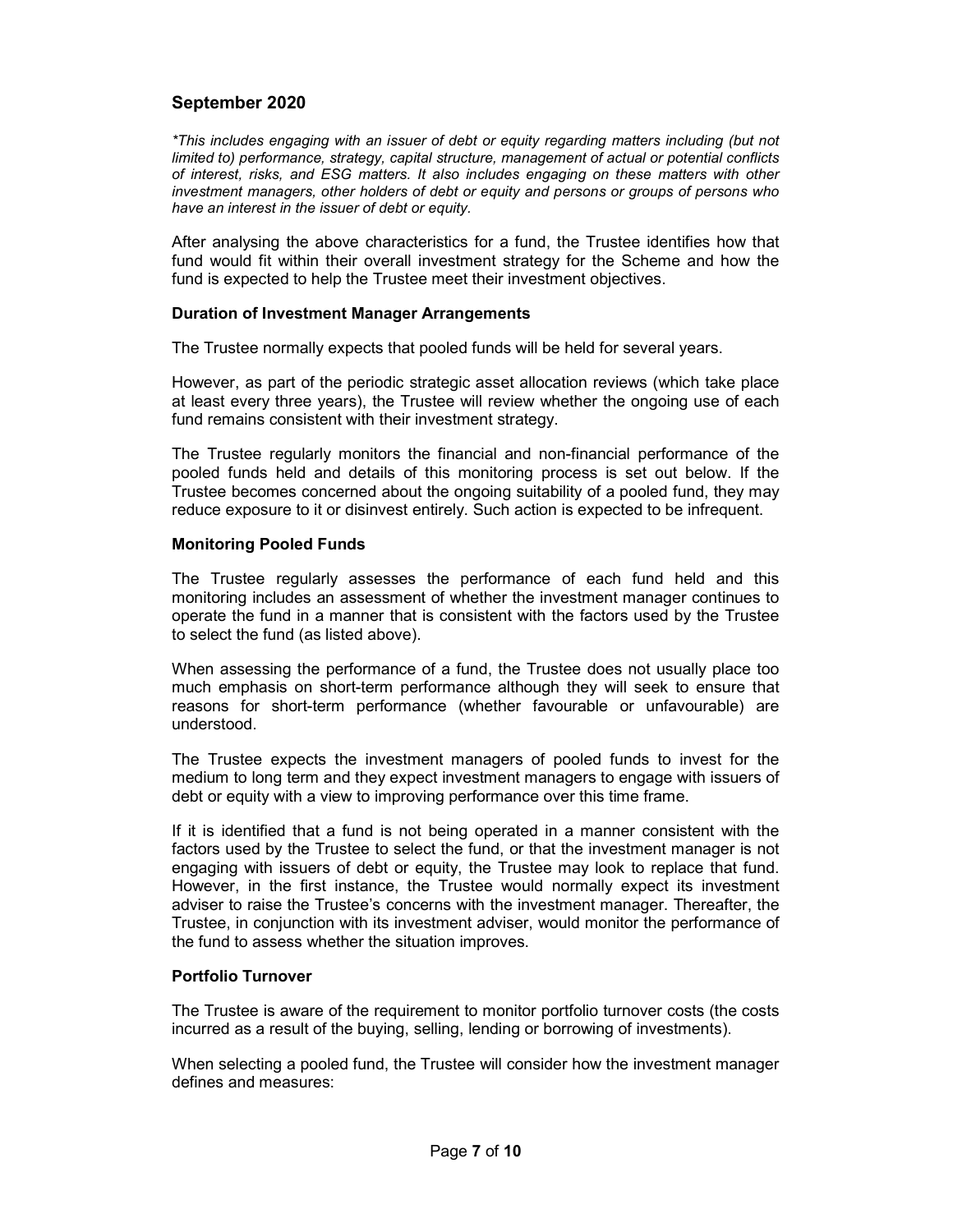- the targeted portfolio turnover (the frequency within which the assets of the fund are expected to be bought or sold); and
- turnover range (the minimum and maximum frequency within which the assets of the fund are expected to be bought or sold).

At least annually, the Trustee, in conjunction with their investment adviser, will consider the transaction costs incurred on each pooled fund. As part of this analysis, the Trustee will consider whether the incurred turnover costs have been in line with expectations.

The Trustee will take the above information on portfolio turnover into account when assessing the ongoing suitability of each pooled fund.

#### 7. ADDITIONAL VOLUNTARY CONTRIBUTIONS (AVCS)

AVCs are held separately from the main Scheme assets.

#### 8. COMPLIANCE WITH THIS STATEMENT

The Trustee and Deutsche Bank Wealth Management all have duties to perform to ensure compliance with this Statement. These are:

• The Trustee will review this Statement at least every 3 years. The Trustee will also review Deutsche Bank Wealth Management's performance and actions on a regular basis.

The Trustee will also take advice in relation to future changes of the liability profile of the Scheme.

- Deutsche Bank Wealth Management will prepare quarterly reports (or more regularly as required) to the Trustee including:
	- o a valuation of all investments held by them for the Scheme;
	- o records of all transactions;
	- o a review of recent actions undertaken on behalf of the Scheme together with a summary of their current stated policy,
- First Actuarial LLP, the Trustee's actuarial advisers, will provide the advice about the nature of the Scheme's liabilities needed to allow the Trustee to review and update this statement after each triennial valuation (or more frequently if required).

Deutsche Bank Wealth Management will be given a copy of this Statement and any amendments made to it.

……J .C.Tomkins…………………………………………….. Date………23/09/2020………………

#### For and on behalf of

#### CBML Pension Trustees Limited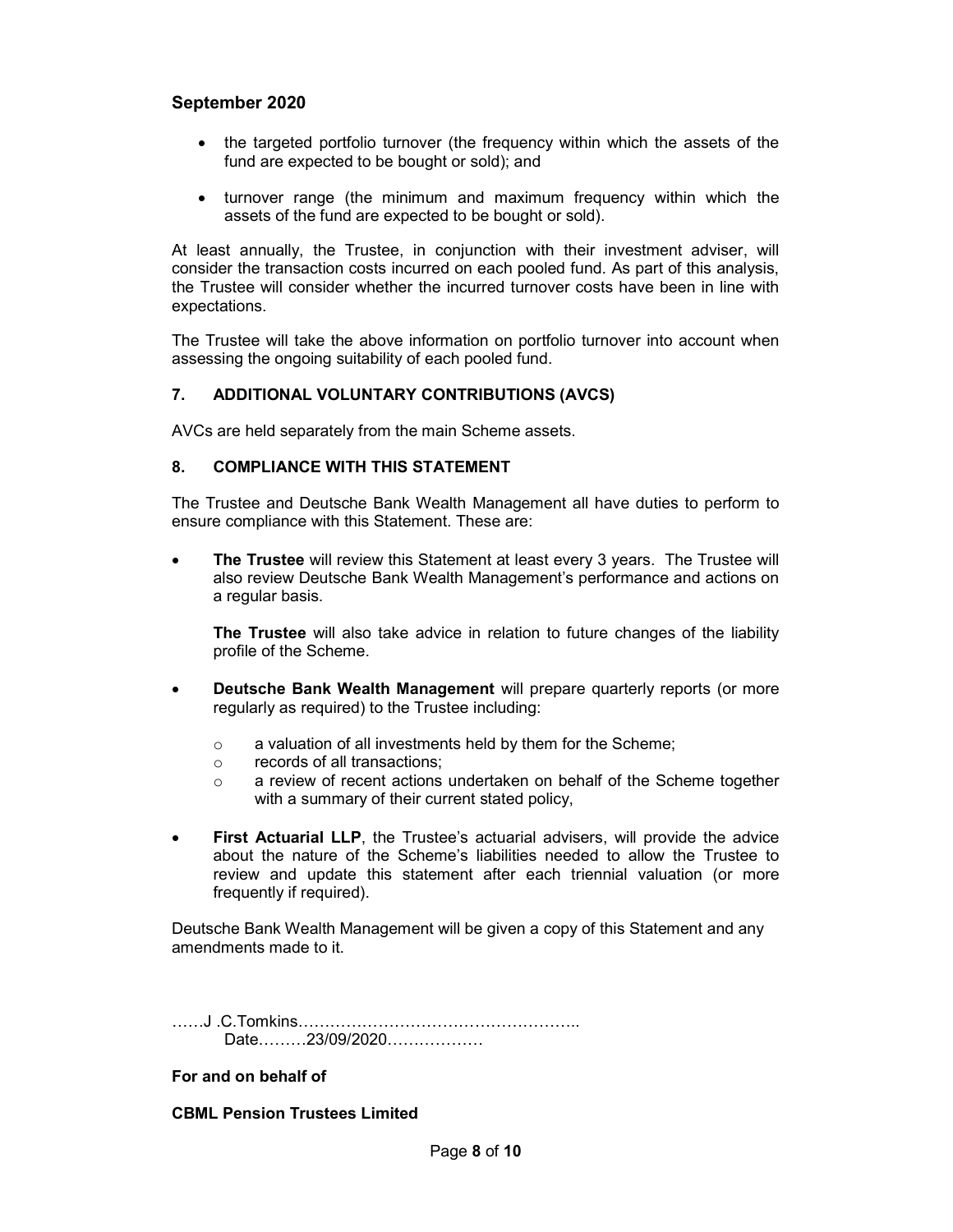# Appendix - The Trustee's policy with regard to risk

The Trustee recognises a number of risks involved in the investment of the Scheme's assets. The following table shows each type of risk along with the Trustee's policy on how each risk is to be measured and managed.

| <b>Type of risk</b>    | <b>Measured by</b>                                                                                                             | <b>Managed by</b>                                                                                                                                                                                                                                                                                                                                                                                                                                                                                                                                                                                         |
|------------------------|--------------------------------------------------------------------------------------------------------------------------------|-----------------------------------------------------------------------------------------------------------------------------------------------------------------------------------------------------------------------------------------------------------------------------------------------------------------------------------------------------------------------------------------------------------------------------------------------------------------------------------------------------------------------------------------------------------------------------------------------------------|
| Mismatching            | Value of liabilities and<br>assets not moving in<br>line with one another.                                                     | The Trustee adopts an investment<br>strategy, which considers investments<br>match<br>Scheme's<br>"best"<br>the<br>that<br>liabilities. The Trustee considers what<br>extent to match the assets to the<br>liabilities and the risk of mismatching.<br>The Trustee accepts that even where<br>they decide to match, perfect matching<br>is not possible and that there will be<br>some residual mismatching risk.<br>The degree of mismatching risk will be<br>monitored periodically and at any time<br>should there be a significant change in<br>the financial strength of the sponsoring<br>employer. |
| Solvency               | Funding position on a<br>solvency buy-out basis<br>changing from one<br>valuation to the next.                                 | The Trustee accepts that the assets<br>are invested to match the liabilities on<br>an ongoing basis and not a buyout<br>solvency basis.                                                                                                                                                                                                                                                                                                                                                                                                                                                                   |
| Currency               | Value of liabilities and<br>assets not moving in<br>line with one another as<br>a result of currency<br>fluctuations in assets | The majority of the Scheme's assets<br>are sterling based and the Trustee, in<br>conjunction with the fund<br>manger,<br>regularly<br>reviews<br>currency<br>any<br>exposure<br>there<br>Foreign<br>may<br>be.<br>currency investments are subject to a<br>related<br>approval by the<br><b>Trustee</b><br>Directors.                                                                                                                                                                                                                                                                                     |
| Liquidity              | Failure to meet benefits<br>as they fall due, as a<br>result of an inability to<br>realise assets.                             | The Trustee examines the projected<br>cash flow of the Scheme and, if there<br>is predicted to be a net outflow in a<br>given year, will ensure sufficient assets<br>are held in cash or other liquid assets.                                                                                                                                                                                                                                                                                                                                                                                             |
| <b>Diversification</b> | Concentration of assets<br>in any one company<br>resulting in<br>underperformance of<br>asset values                           | The Trustee has strict limitations on<br>the concentration of the Scheme's<br>investments. In addition, the Trustee<br>holds no employer related assets.                                                                                                                                                                                                                                                                                                                                                                                                                                                  |